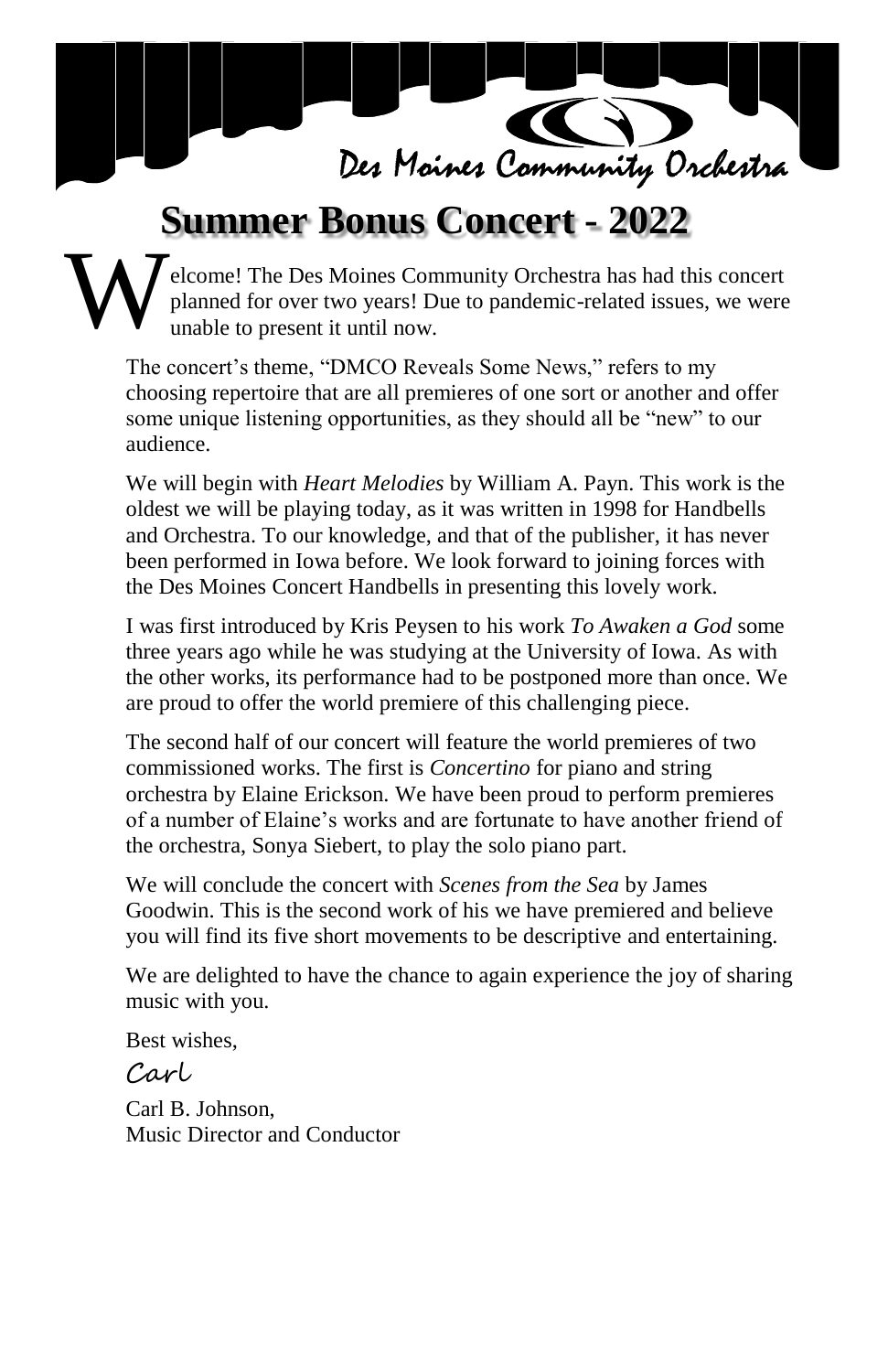#### *About the Orchestra*

Welcome to our Summer Bonus Concert. The theme of today's concert is "DMCO Reveals Some News," which refers to the fact that all the music will be premieres of one sort or another for Iowa audiences.

This Summer Bonus Concert concludes our concert season – our 46th concert season. We present a summer concert this season because the Covid-19 pandemic necessitated cancellation of our Fall Concert last November. This gives us a chance to perform for you what was originally planned for the Fall Concert.

We thank you for your support of classical music and of the Des Moines Community Orchestra. We hope you will continue to join us throughout our concert seasons. For more details, check our website (see below).

DMCO is dedicated to making classical music available to our community, especially by removing financial obstacles to attend. That is why we strive to make all our regular concerts free admission.

To be added to our mailing list, please send us your name and contact information using the Contact Us form on our website. At your preference, we can send you mailings or email messages to keep you informed about details of coming concerts.

#### *With help from friends like you ...*

The Des Moines Community Orchestra could not exist without support from the community. There are many supporters, but special acknowledgement goes to:

- Grace United Methodist Church, for rehearsal space
- $\triangleleft$  Heuss Printing for in-kind donor of printing
- Michael & Stacey Ramirez Family for equipment transportation and supplies

The orchestra is funded by dues from member musicians, by corporate sponsors, and by contributions from you, our audience. Your contributions are tax deductible, and are greatly appreciated.

#### **Thank you for your donation!**

The Des Moines Community Orchestra is an all-volunteer, non-profit organization Send correspondence to P.O. Box 1796, Des Moines, IA 50306 website: desmoinescommunityorchestra.org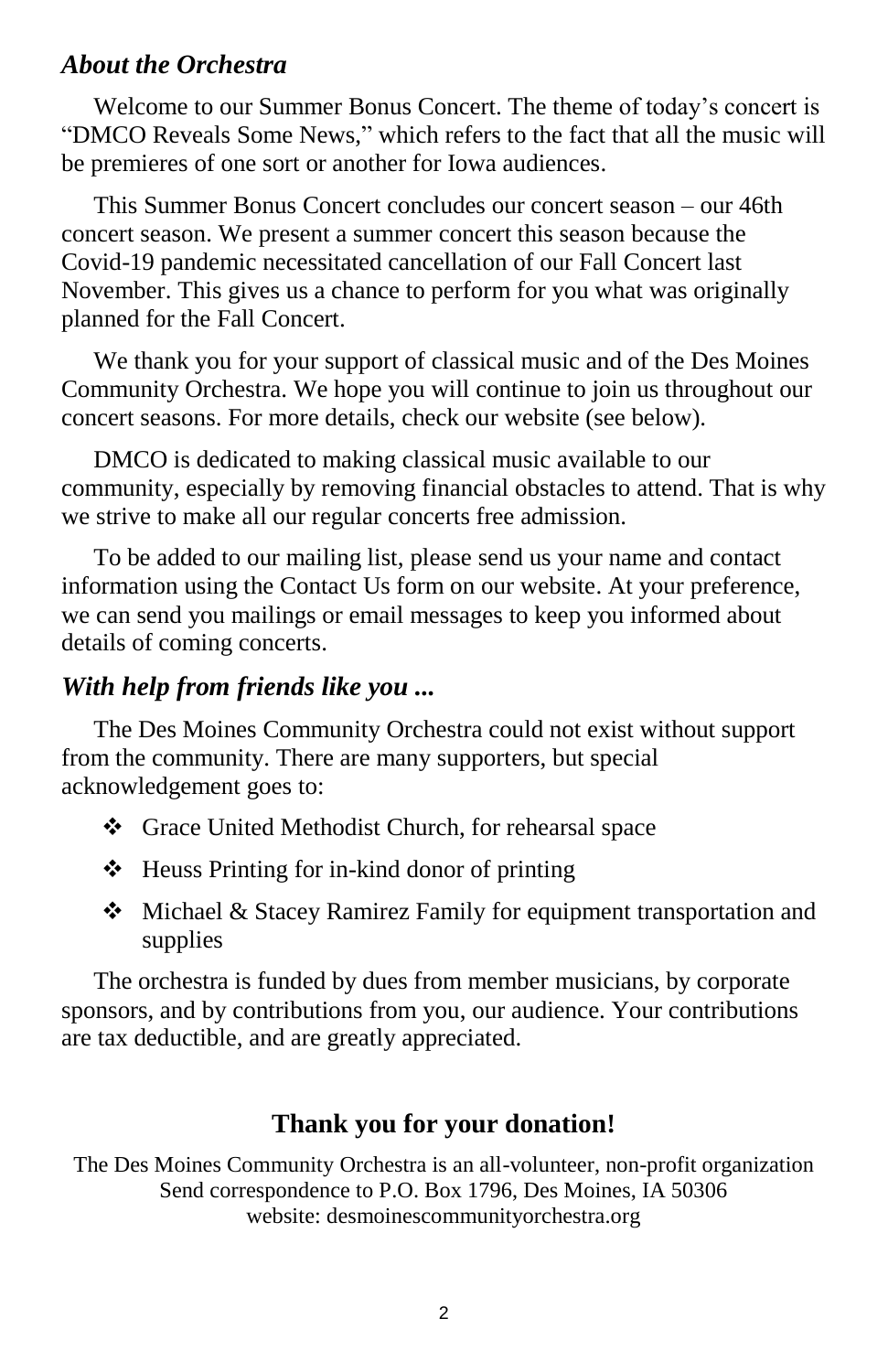#### *— Program —*

# **"DMCO Reveals Some News"**

*Heart Melodies*....................................................................... William A. Payn I. Yearning (Adagio & Andante) II. Devotion (Theme & Variations) *Des Moines Concert Handbells, guest performers*

*To Awaken a God*........................................................................... Kris Peysen

#### **- 15-Minute Intermission -**

*Concertino for piano and string orchestra* ..............................Elaine Erickson *Sonya Siebert, piano*

*Scenes from the Sea*..................................................................James Goodwin Part 1: Schools of Fish Part 2: Shipwrecks Part 3: Fighting Crabs Part 4: The Abyss Part 5: A Squall

We invite you to a reception immediately following the concert.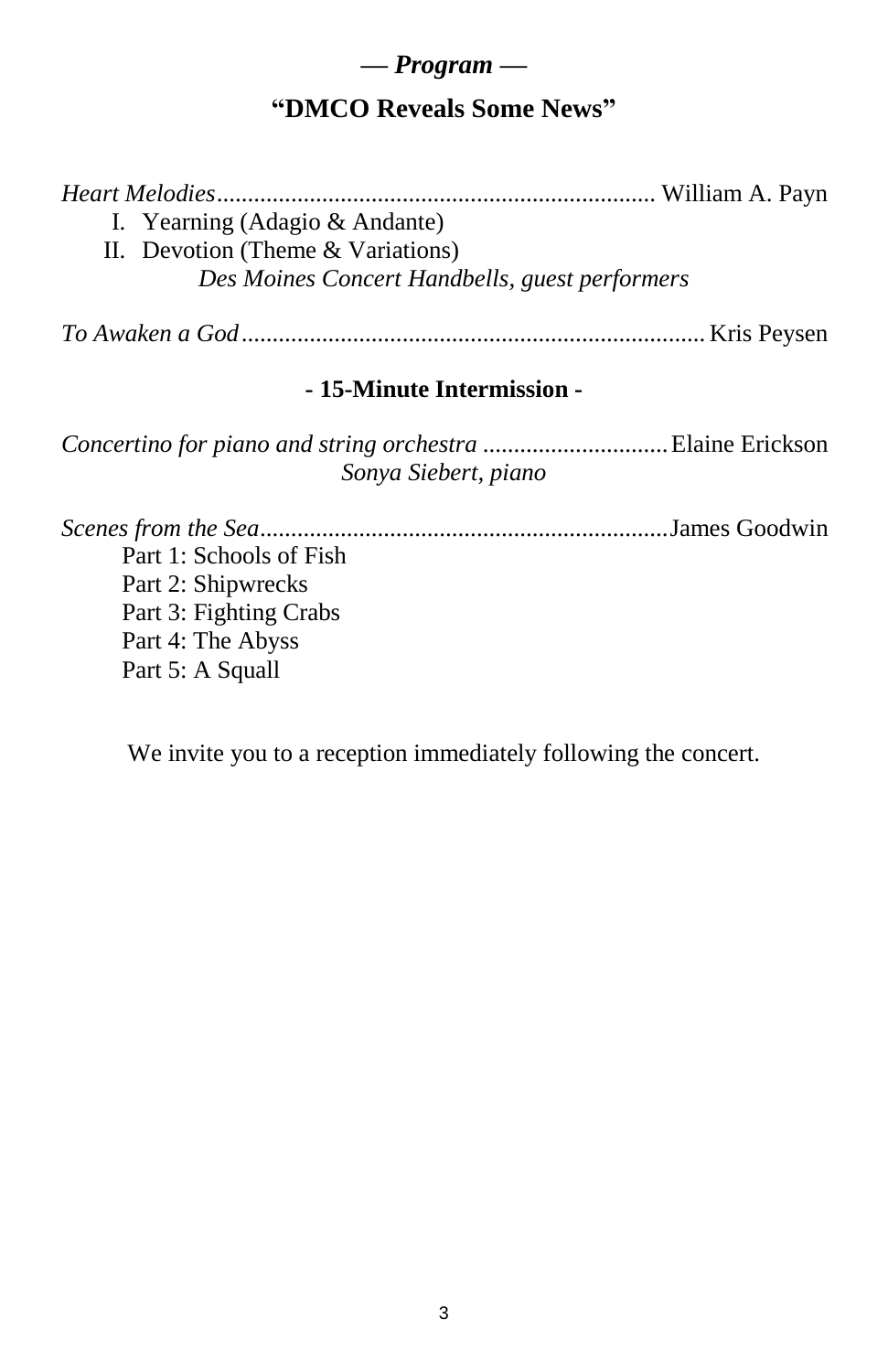# *In gratitude to our financial donors:*

Many businesses and individuals recognize the value that the arts bring to our community. Their financial donations to DMCO demonstrate community citizenship that is extraordinary. We are grateful for their vision and encouragement.

### **Benefactor (\$1000 and above)**

- Bravo Greater Des Moines
- **FBL Financial Group, Inc.**
- Carl & Jean Johnson
- Noel Liechty

#### **Sustaining Patron (\$500-999)**

**Michael & Lynne Flater** 

### **Patron (\$200-499)**

- Carol Ramirez endow principal trombone & endow percussion member
- Ann Detlefsen endow principal flute
- Anonymous Facebook Network for Good

### **In Memory of David Hindal**

- Beck, Don
- **Brennan, Larry**
- Des Moines Community Band
- **-** Liechty, Mary
- **Liekweg, Dawn**
- **Metzger, Kitty**
- Reisetter, Linn
- Rogers, Carolyn
- Ryan, Thomas & Nancy
- Sens, John
- **Stoneberg, Loren**
- **Stroud, Julie**
- West Des Moines Community Band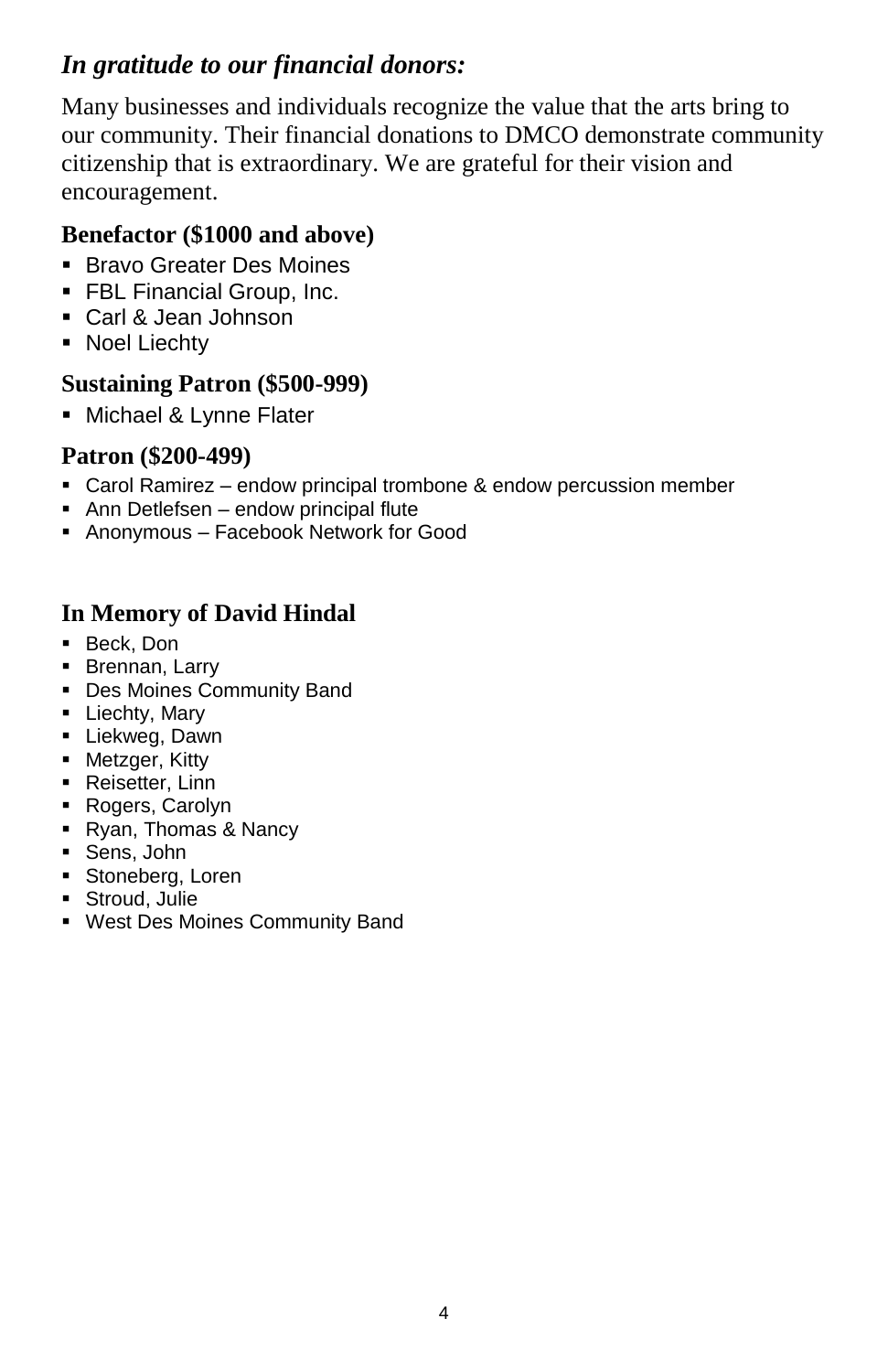### **Friend (\$25-199)**

- Ague-Kennedy, Janet D.
- Amazon Smile
- Anderson, Richard & Kim Mehlenbacher
- Beck, Don
- Benakis, Marilyn
- Boyers-Liechty, Jason in honor of Mary Liechty
- Brennan, Larry
- Brown, Nancy & Kenneth
- Chapman, Richard & Joyce
- Clark, Sandra
- Coder, Sydney
- Cole Buck, Sharon
- Couch, Jeffrey
- Esse, Loren & Cathryn
- Hallenbeck Giving Fund
- Hanson, Larry & Joyce
- Hertz, George
- Hite, Ann
- IBM Foundation
- Kernen, Glenda
- Klaus, Margaret
- Knowles, Wendy
- Livingston, Barbara
- Lucy, Carol, in memory of her parents Amos & Mary Lucy
- Metzger, Kitty
- Mooney, Lisa
- Olah, Joel or Katharine
- Raymond, Mike & Mary
- Roets, Dr. Lois
- Rogers, Carolyn, in memory of Jean Sandstrom
- Sandblom, Julie
- Stoner, Connie
- Thomas, Philip
- Thompson, Brent
- Voss, Richard & Constance
- Westergaard, Alice
- Wheelock, Jennifer
- Young, Bart & Mary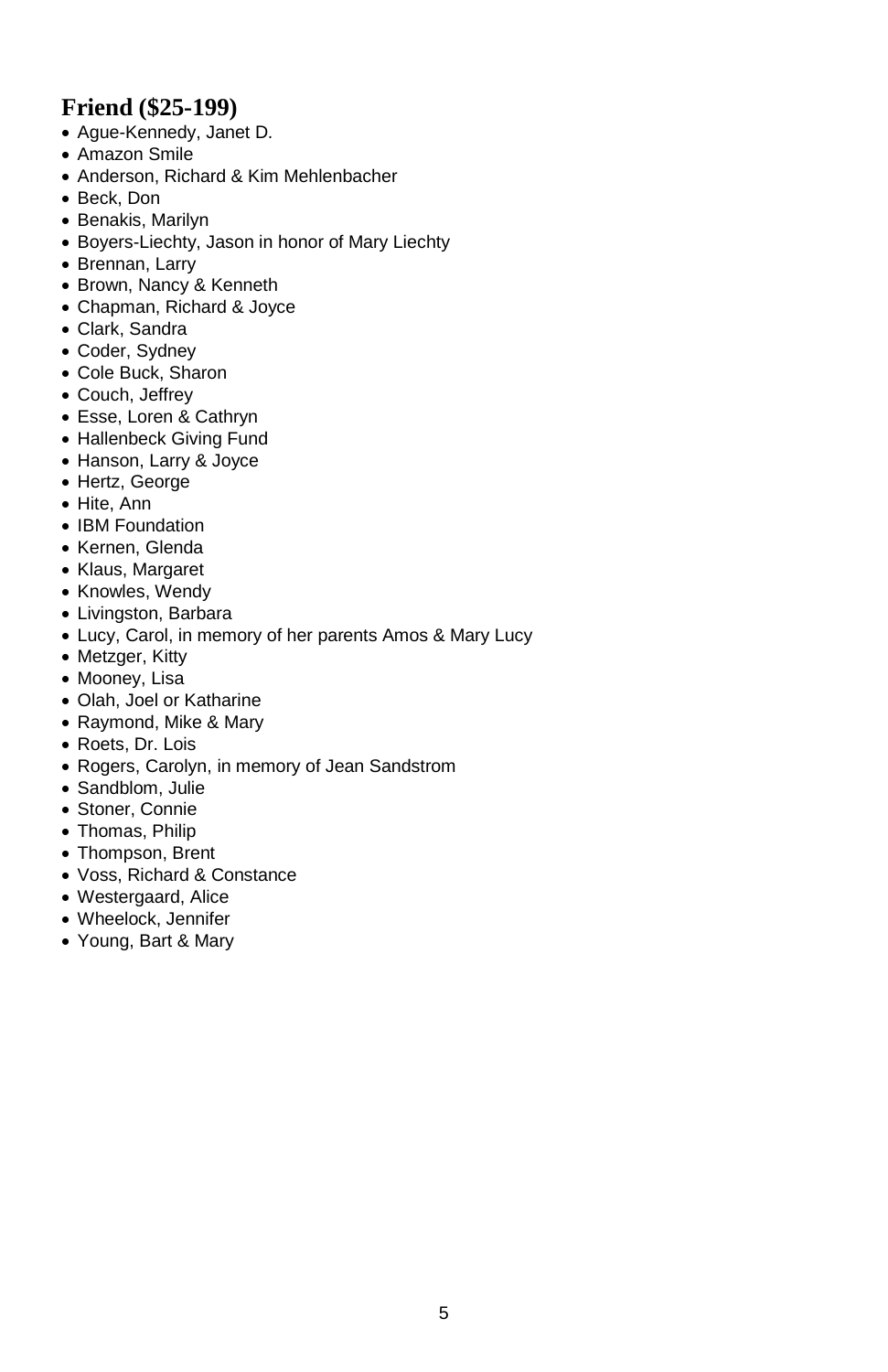# *Program Notes – edited by Carl Johnson*

# ■ *Heart Melodies***,** (1998) **William A. Payn (b. 1946)**

*Heart Melodies* is subtitled "A concerto in two movements for Handbells and Chamber Orchestra." It was jointly commissioned by The Joyful Ringers of United Christian Parish of Reston, VA, (David K. Tiller, Director) and The Reston Chamber Orchestra (Dingwall Fleary, Conductor and Music Director) in 1998. The piece calls for 60 bells and 19 hand chimes. The orchestra consists of winds in pairs, plus a tuba, strings, and percussion. On the inside cover of the score is a quote from Langston Hughes:

> Bring me all of your dreams, you dreamers, Bring me all of your heart melodies that I may wrap them In a blue cloud-cloth Away from too-rough fingers of the world.

To the best of our knowledge, this is an Iowa premiere, and it is indeed an honor for us to collaborate with the Des Moines Concert Handbells in presenting the work. [CJ]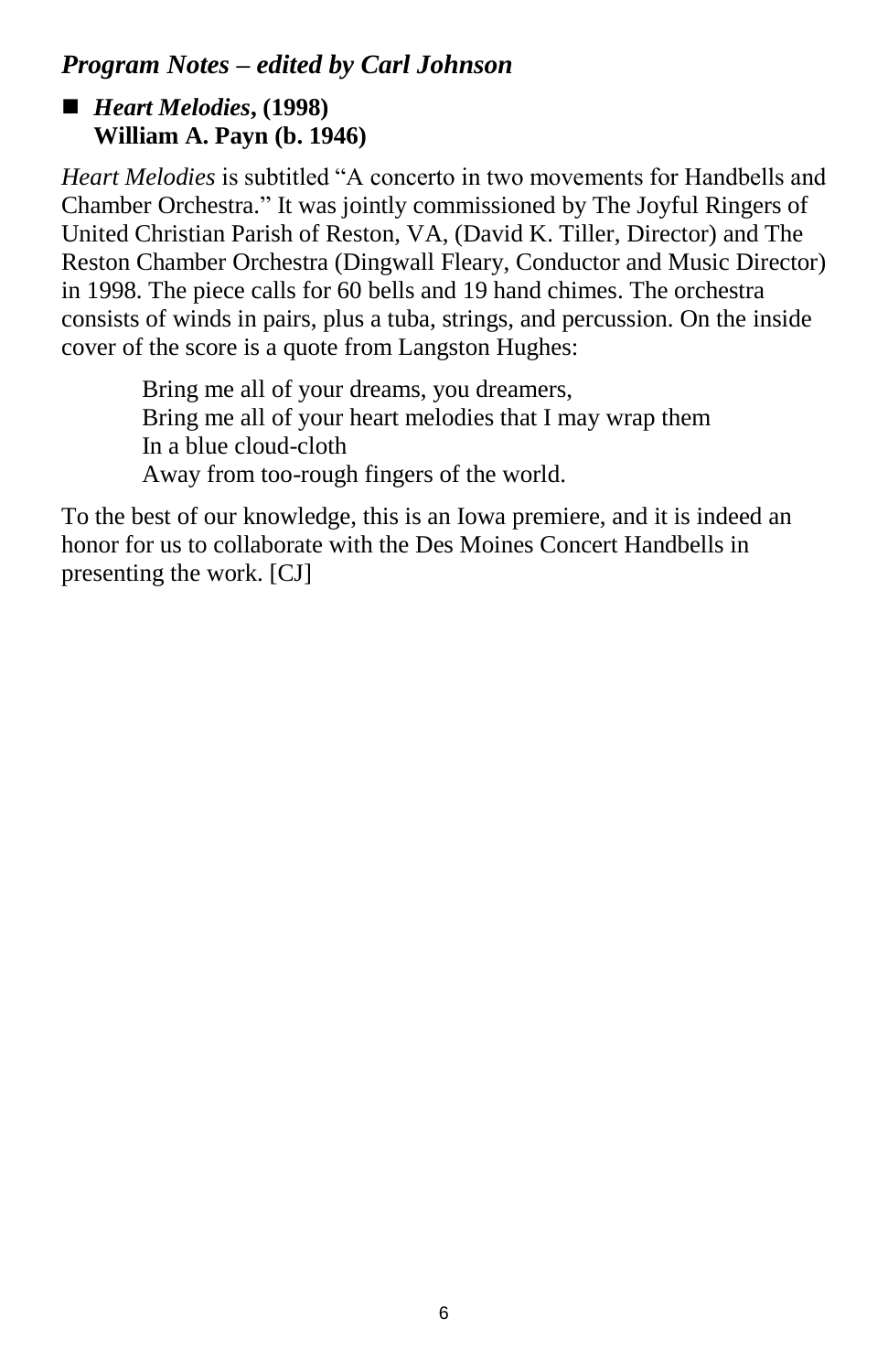### ■ *To Awaken a God***, (2014) Kris Peysen (b. 1986)**

For this piece, I took a somewhat different approach towards conceptualization. Rather than have an overall arc in mind or an idea of various "events" that would occur throughout, I instead decided to start at the beginning, with a simple melody in the flute, and see where that would lead me. The rest of the piece flows organically from this one theme, as new ideas and melodies are constantly spun out and introduced until the piece at last reaches its apocalyptic climax.

I titled the piece *To Awaken a God* partly in reference to this climax, as well as to the musical processes that led me to arrive at it. Gods are portrayed in myriad cultures and mythologies, and they are invariably beings of immense power, and sometimes better left undisturbed. For this piece, I wanted to end strongly, with no hint of closure or release. The resulting raw power displayed in the final bars is, I think, godlike. When the piece finally arrives to this point, there is nowhere to go from there, so it simply ends—leaving the rest, if there is any, up to the listener's imagination. [Kris Peysen]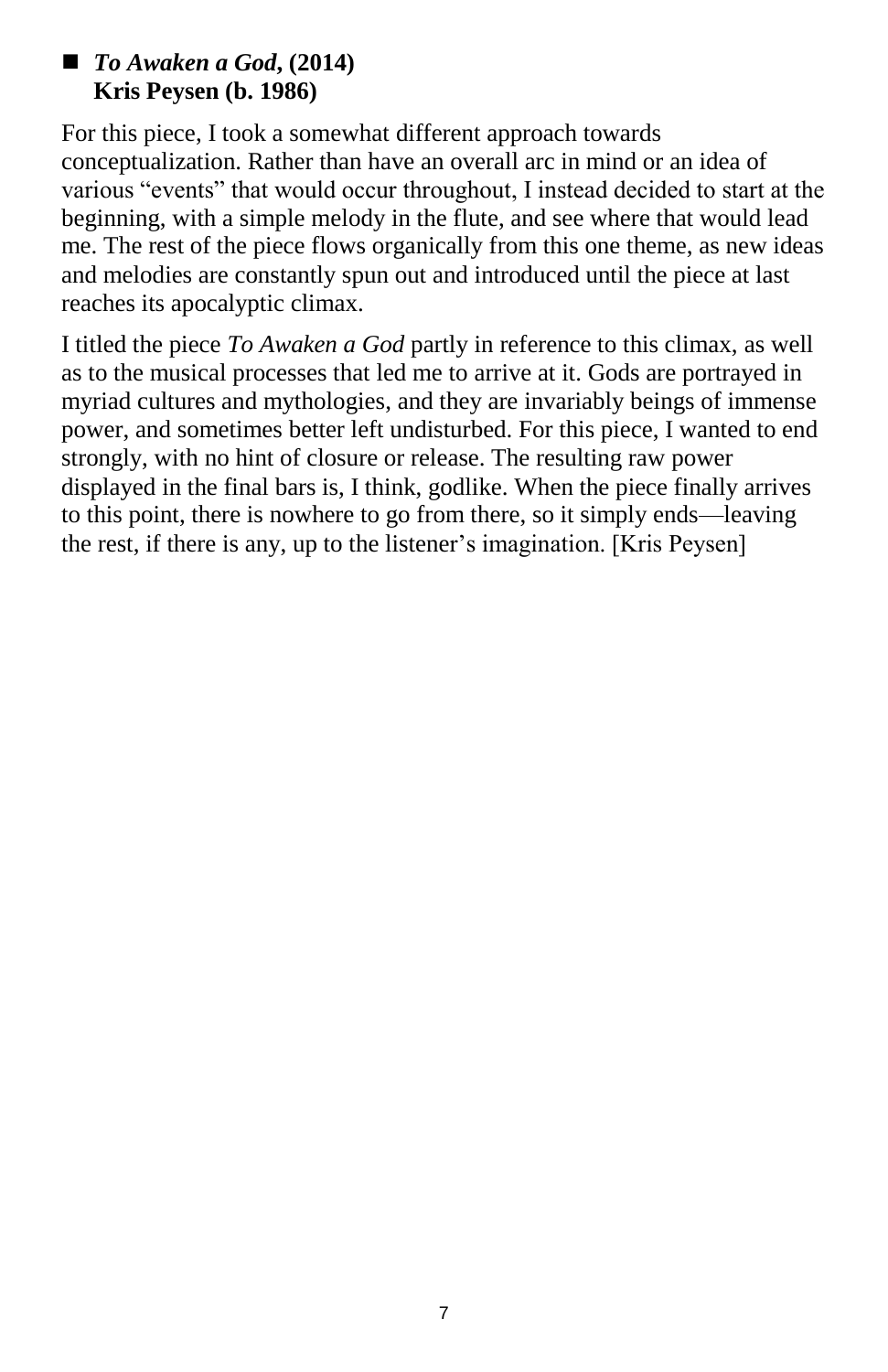### ■ *Concertino for piano and string orchestra* (2020) **Elaine Erickson (b. 1941)**

*Concertino*, for solo piano and string orchestra, is in one movement. It is in a free atonal style with shifting tonalities, polyharmony, and extreme registers for both the piano and strings. Major and minor 2nds and 9ths occur frequently.

The entrance of the piano part is lyrical and tonal. The dissonant atonal parts of the piece resolve into that theme throughout the work. The piece ends with a question: an ascending minor  $2<sup>nd</sup>$  for the strings. [Elaine Erickson]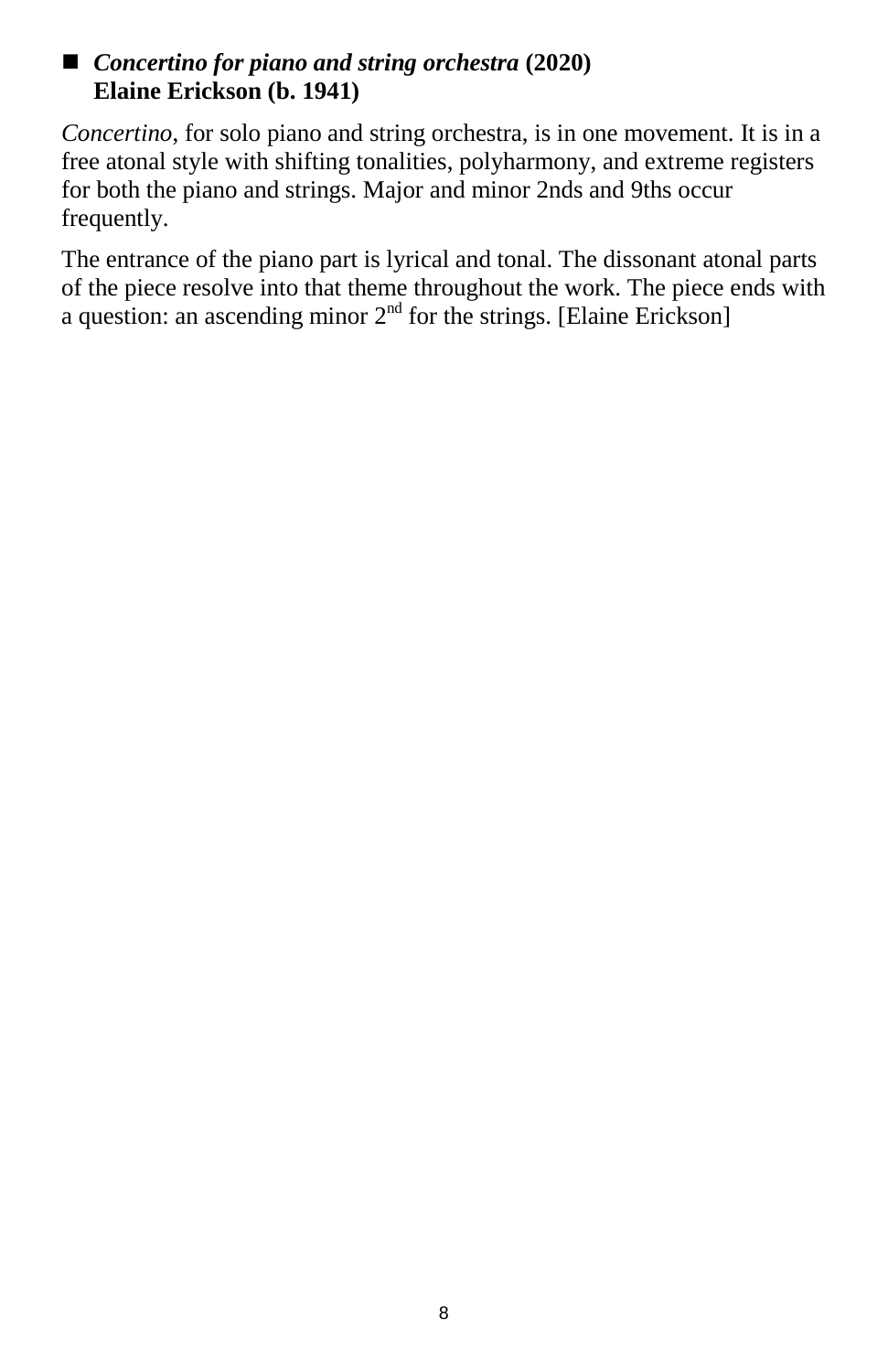### *Scenes from the Sea* **(2019) James Goodwin (b. 1952)**

The First Movement, "Schools of Fish," is a brisk opener that utilizes two main themes. The first, rather angular theme is made of two parts, the second of which is an inverse of the first. The second main theme is smooth and full. These two themes represent the sea as a whole, which is teeming with life and containing fishes and sea life of all kinds and sizes.

The Second Movement, "Shipwrecks," is a contemplative piece that considers the ships that lie at the bottoms of the various seas. Here one can find the relics of thousands of ships, ancient and new, great and small, each of which has a story to tell. Many of them are the watery graves of men, women, and children – some who were famous and many who were unknown. Here also lie the remains of the sailors who battled on the high seas.

The Third Movement, "Fighting Crabs," is stylistically a march that tells a comical story. One crab is feasting upon a dead fish, when another crab eyes the meal and wanders over to seize it from the first, who is not wanting to share his meal. The two crabs size each other up and a fight to the death ensues. To the winner goes the spoils. Can you guess who won?

Movement Four, "The Abyss," is in two parts. The beginning finds the listener descending into the deepest parts of the sea. It is dark, mysterious, and foreboding, and we do not know what we will find there. But upon reaching the bottom, we find beauty and serenity.

In the fifth and last movement, "A Squall," the listener is enjoying the beauty and calmness of the sea above, although a storm can be seen in the distance. The Navy Hymn, "Eternal Father, Strong to Save," appears in the brass, first with a solo trumpet accompanied by impending thunder. The lyrics are:

"Eternal Father, strong to save, Whose arm has bound the restless wave, Who bids the mighty ocean deep its own appointed limits keep; O hear us when we cry to Thee for those in peril on the sea."

Turmoil begins as the squall suddenly appears, starting in the percussion. But it is a brief storm, and after a relatively short time, the calmness reemerges and we find ourselves on gentle seas and so ends the music. [James Goodwin]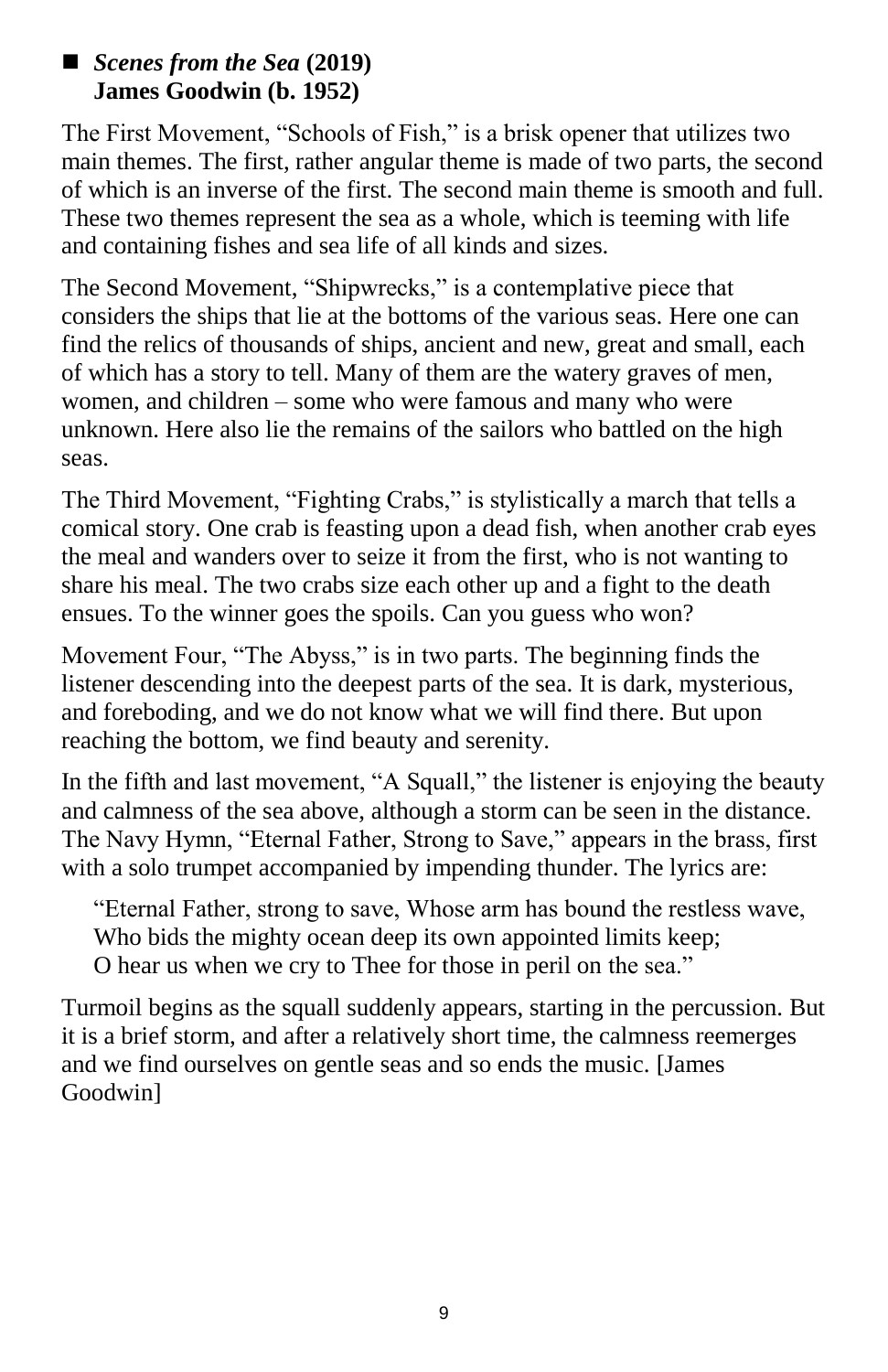### *William A. Payn*



William A. Payn was born in Ashtabula, OH, and attended Westminster Choir College in Princeton, NJ, where he received his undergraduate degree. He then received both an MM and DMA from West Virginia University. Dr. Payn is currently a Professor at Bucknell University in Lewisburg, PA. He has received the Distinguished Alumni Award from Westminster Choir College and is in demand as a leader/lecturer at handbell clinics all across the country.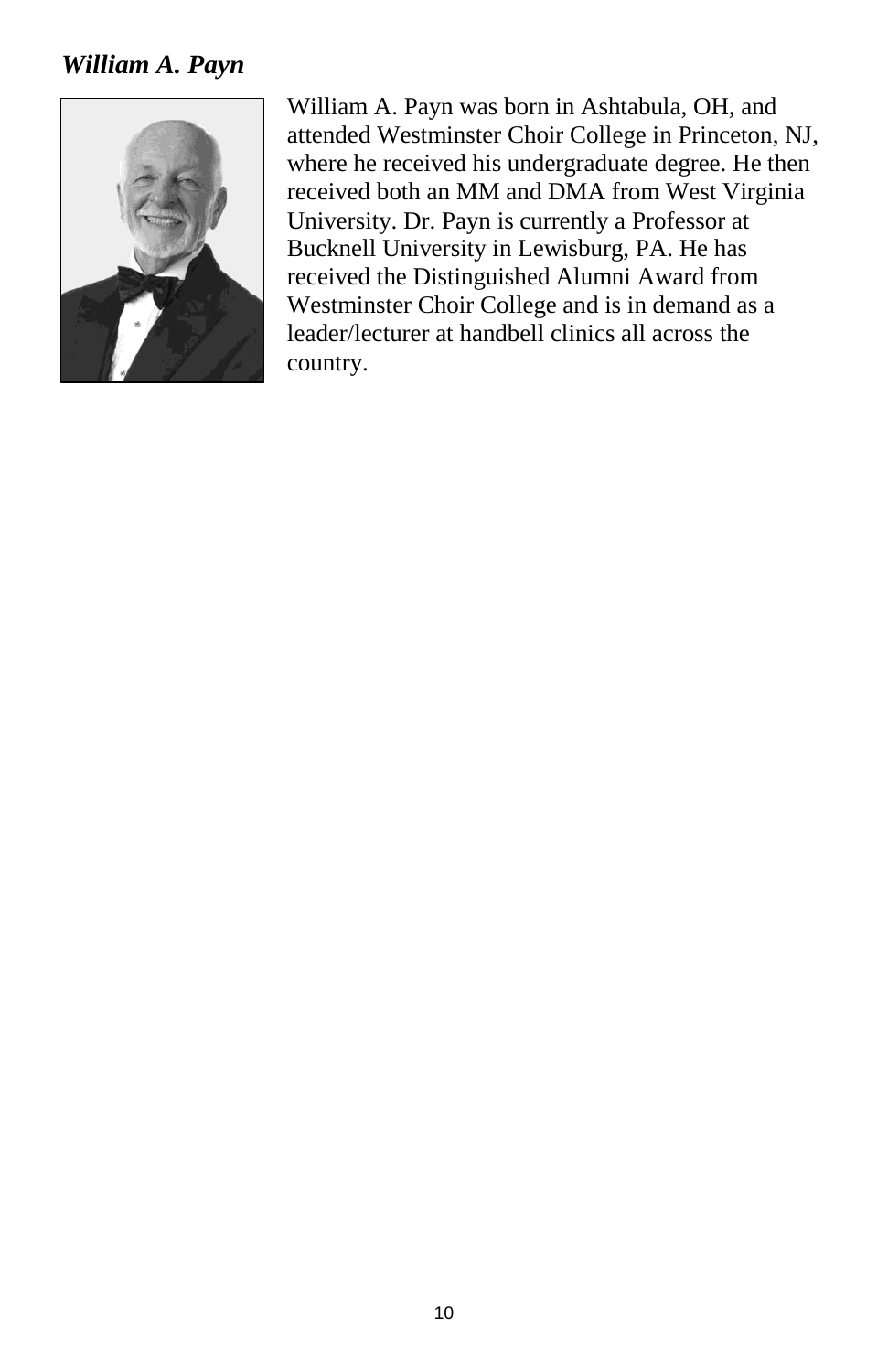# *Kris Peysen*



Kris Peysen is a composer currently in the process of completing his Ph.D. in Music Composition at the University of Iowa. He holds a Bachelor of Music degree from the University of North Texas and a Master of Music degree from the University of Louisville, both specializing in composition. His works have been commissioned and performed by the Iowa City New Horizons Band, Hypercube, and the Unheard-of Ensemble, with further performances by Voices of Change, Invoke, the Out of Bounds Ensemble, Dal Niente, saxophonist Erin Rogers, and

members of the Beo String Quartet.

His music has been featured throughout the United States, in venues such as Imani Winds Chamber Music Festival, Atlantic Music Festival, Midwest Composers Forum, Wintergreen Summer Music Festival, Fresh Inc Festival, Iowa Composers Forum Summer Festival of New Music, and Charlotte New Music Festival. Further recognition includes the Voices of Change Russell Horn Young Composers Award, two ASCAP Plus awards, and numerous travel grants from the University of Iowa.

His music is typically rhythmically active, formally inventive, orchestrationally vivid, and harmonically a mix of tonal and non-tonal elements. Influences range from classical composers such as Stravinsky, Shostakovich, and numerous others to progressive rock bands such as Tool, Anglagard, and The Mars Volta. His music often strives for a synthesis of these disparate elements, combining the immediacy of rock music with the detail and nuance of the contemporary classical practice.

For more information, visit his website at www.krispeysen.com.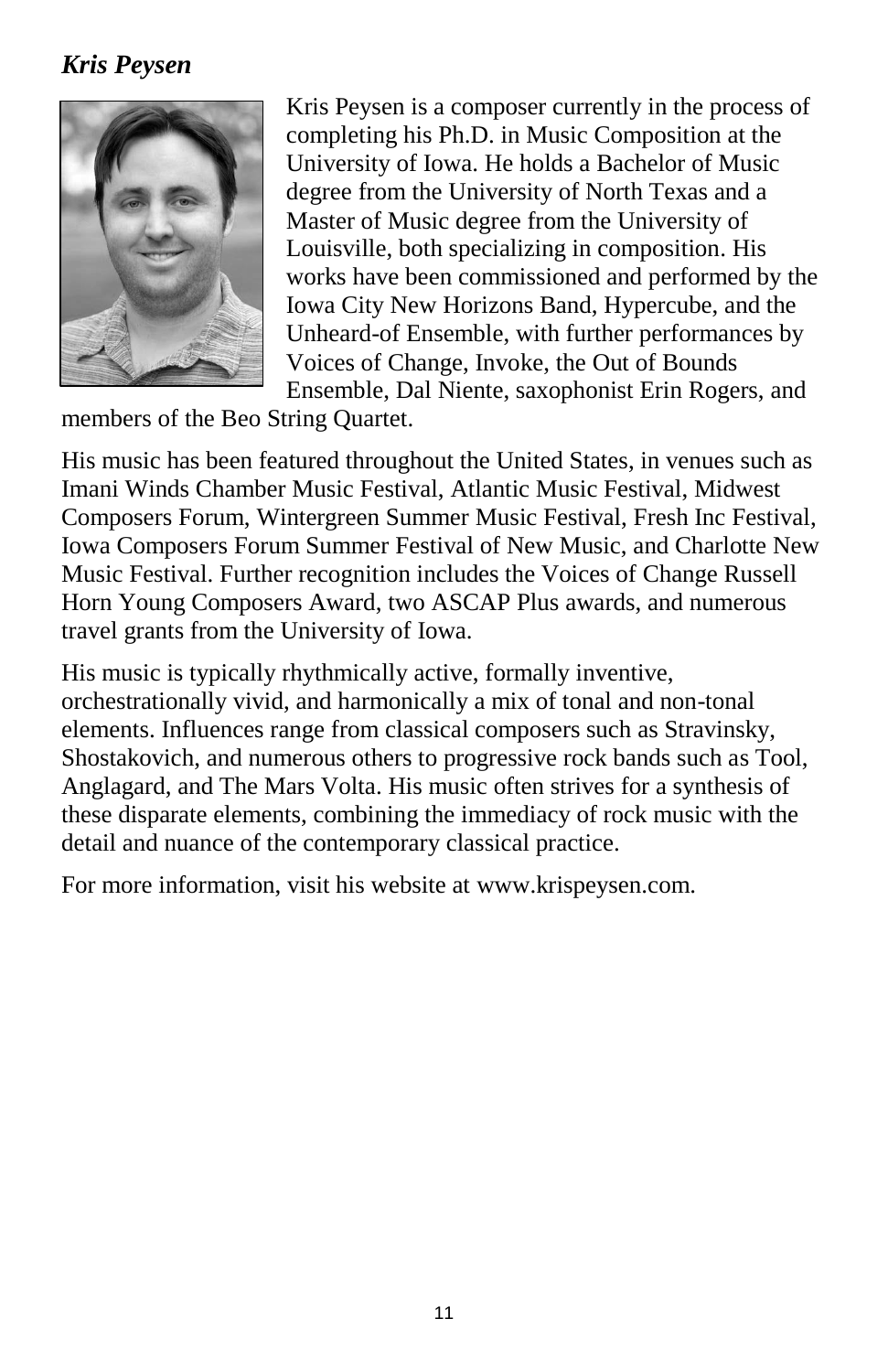# *Elaine Erickson*



Elaine Erickson has a Master of Music degree in Music Composition from Drake University. She has won numerous awards and fellowships, including the Ford Foundation (when she composed music for public schools in Broward County, FL) and the National League of American Pen Women (including the national Music Composition Awards).

She studied composition at the University of Iowa and at the Peabody Conservatory in Baltimore. She has composed five operas, three of which were performed

at Peabody. She taught Music Composition at Central College in Pella, IA, and taught piano in her home for many years. Several of her compositions have appeared on the MMC recording label. She is also a published poet.

# *James Goodwin*



Mr. James Goodwin is retired after 38 years of teaching band in Michigan, Germany, and Iowa. He received his Bachelor of Music Education Degree from Eastern Michigan University and a Masters Degree in Music Education from Drake University.

Mr. Goodwin has composed numerous instrumental compositions for bands and various small ensembles. He served in Army bands in Maryland, Germany, Michigan, and Iowa, and was the Bandmaster of the 34th Army Band, Iowa National Guard, until 2010

when he retired with 29 years of service. He is a recipient of the Army Meritorious Service Award and the Legion of Merit Award.

Presently Mr. Goodwin conducts the Iowa Military Veterans Band, an ensemble made up of 80 veteran musicians. He has been married to his wife Janice for 49 years. Their three children are all accomplished musicians.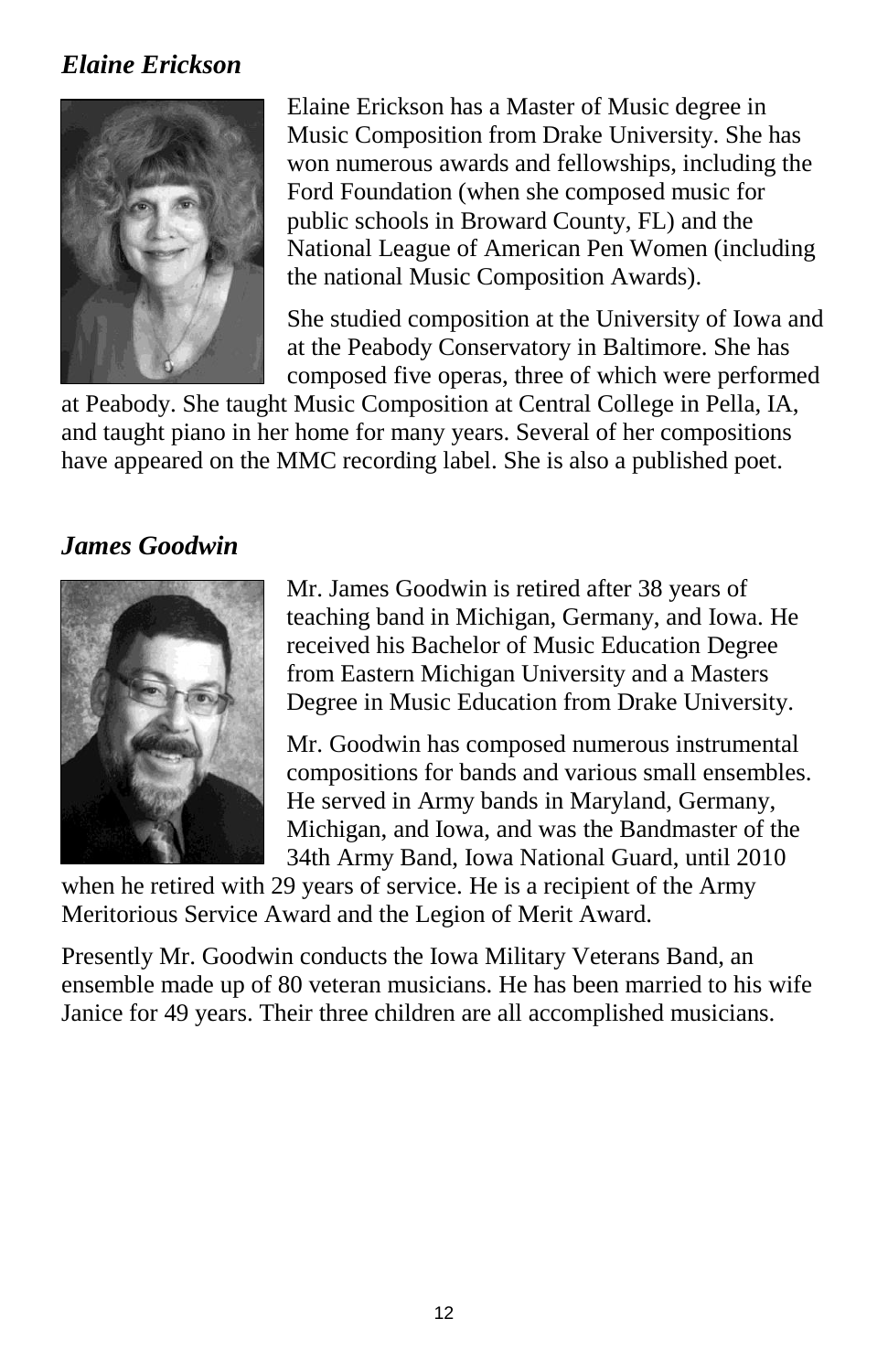### *Sonya Siebert, pianist*



Sonya Siebert operates a private piano studio in Des Moines and is a staff accompanist at Drake University. She earned her Master of Music in Piano Performance at the University of Kansas and a Bachelor's Degree at Bethel College (Kansas). She accompanies many local musicians, soloists, chamber ensembles and musical groups. Sonya has performed classical and modern music internationally and performed as a local keyboardist for many Des Moines Performing Arts Broadway productions, touring nationally and internationally with *Mamma* 

*Mia*, *Billy Elliot* and *Cabaret*. Sonya is a member of the Music Teachers National Association and is a National Certified Teacher of Music in Piano.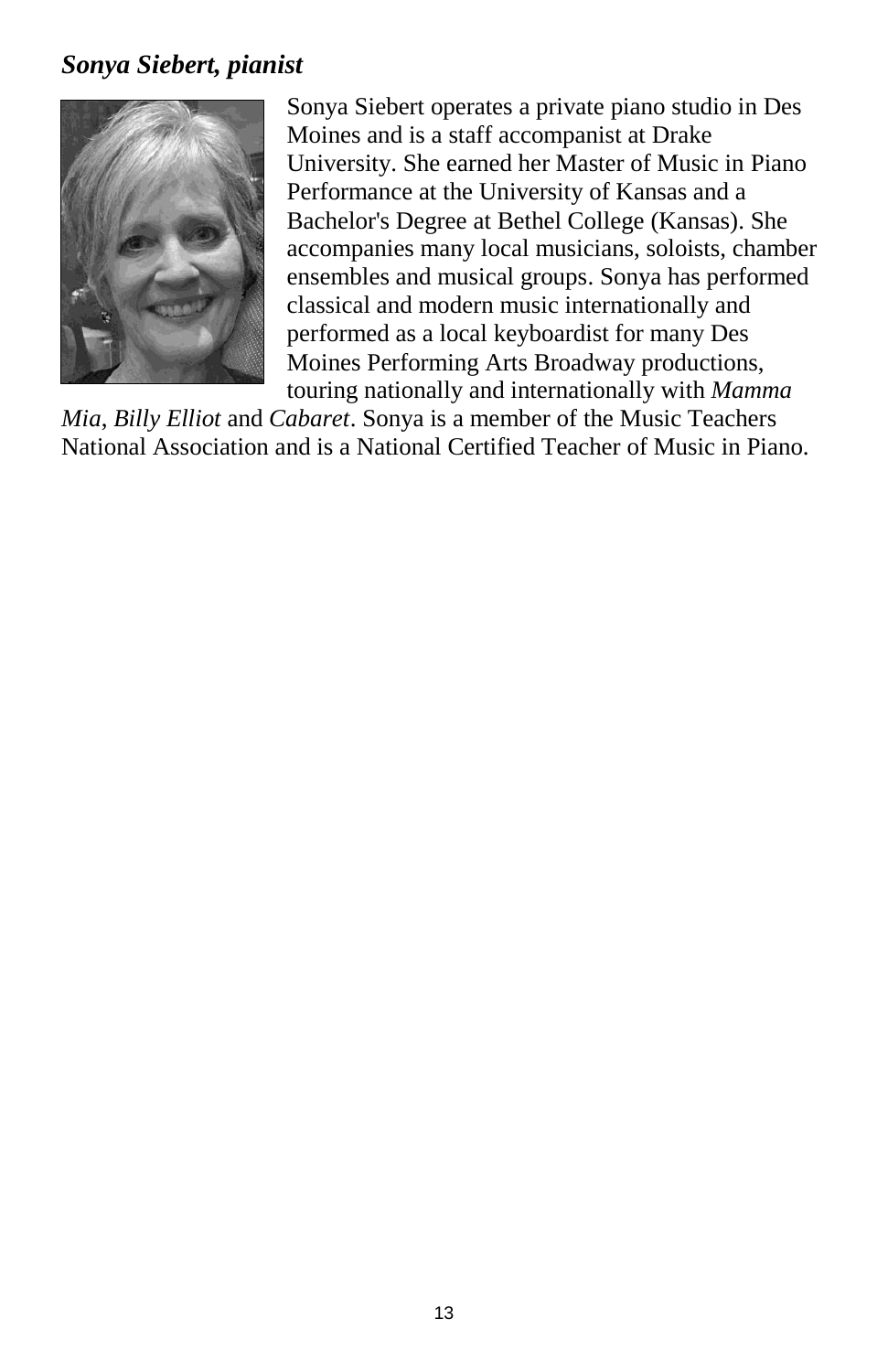# *Carl Johnson, DMCO Music Director and Conductor*



Carl Johnson became Music Director and Conductor of the Des Moines Community Orchestra in 2002.

Carl received his Bachelor of Arts in Music and his California teaching credential from the University of California, Los Angeles. He taught high school instrumental music (and some vocal and English) in California for 19 years before moving to Urbandale.

He was awarded his Master of Music degree in conducting from Drake University, where he studied with Robert Meunier as a graduate assistant. He

continues his teaching career through affiliations with Mercy College, Heartland AEA 11, the Urbandale Community School District, and the Johnston Community School District. Mr. Johnson is currently a member of the Iowa Bandmasters Association, and the Iowa Music Educators Association/Music Educators National Conference. For a number of years, Carl has also served as orchestra conductor for summer performances of musicals presented by the Urbandale Community Theatre, and for spring performances of Ballet Des Moines.

Mr. Johnson's family consists of his wife, Jean, daughters Ellen and Allison, their husbands Adrian and Mark, and five grandchildren.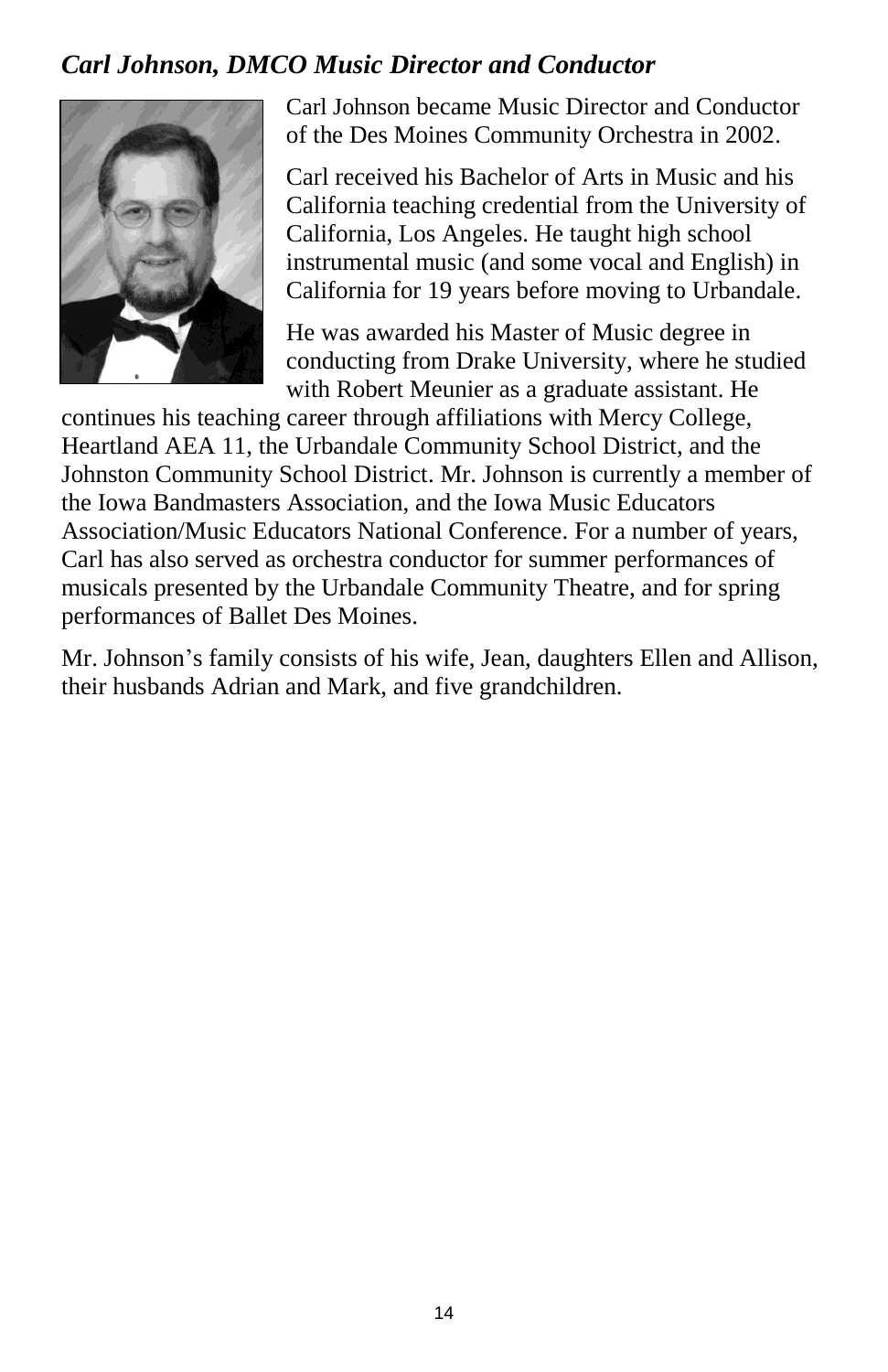### *— Orchestra Musicians —*

#### **Violin–I**

Kathy Naja, concertmaster\* Kristin Sullivan Ed Walker Laura Mueller Madalyne Rutledge Ally Jorgensen

#### **Violin–II**

Shaunda Murphy\* Daniel Kiekhaefer Hoang Bui Sue Sevedge Matthew Nieves

#### **Viola**

Nick Brown\* Ben Munson Krista Baskerville Julisa Heredia Paris Knox Monica Amman

#### **Cello**

Curtis Barr\* Lynn Rich Carolyn Rogers **Bass** Chris Schnucker\*

#### **Flute/Piccolo<sup>1</sup>**

Theresa Driscoll\* Rebekah Hickok Valerie Wedgeworth **Oboe<sup>2</sup>**

Laura McNulty\* Alec Gabel

**Clarinet** Brooke Carter\* Heather Barkley

**Bass Clarinet** Laura Appenzeller\* **Bassoon**

Rich Gordley\* Kristen Stopulos

#### **French Horn<sup>3</sup>**

Greg Barton\* Lawrence Brennan Sarah Hoppe Samantha Bouwers

**Trumpet** Steve Billingsley\* Jimmy Dooling

**Trombone<sup>4</sup>** Fred Lange\* Steve Ramsey

**Tuba** Brian Lewsadder\*

#### **Percussion<sup>5</sup>** Josh Whitver\*

Brent Thompson Anna Cort

**Timpani** Abigail Smith

**Piano** Josh Whitver Sonya Siebert

**Harp** Laura Erickson

**Librarian Stacey** 

Bostwick-Ramirez

#### **Website**

John Sens

- 1 Principal Flute Provided through an endowment by Ann Detlefson, Principal Flute Emeritus.
- 2 Principal Oboe The Deb Gordley Endowed Chair of Oboe.
- 3 French Horn 3rd Chair The David Hindal Endowed Third Chair of French Horn.
- 4 Principal Trombone The Martin Ramirez Endowed Chair of Trombone.
- 5 Principal Percussion The Dee & Helen Jewell Endowed Chair of Percussion.
- \* Section principal.

#### **Board of Directors:** Michael S. Ramirez.....President Laura McNulty ............Vice President Angela Aldridge ..........Secretary Carolyn Knittle ............Treasurer Hoang Bui...................Member-at-large Krista Baskerville ........Member-at-large Rich Gordley...............Member-at-large